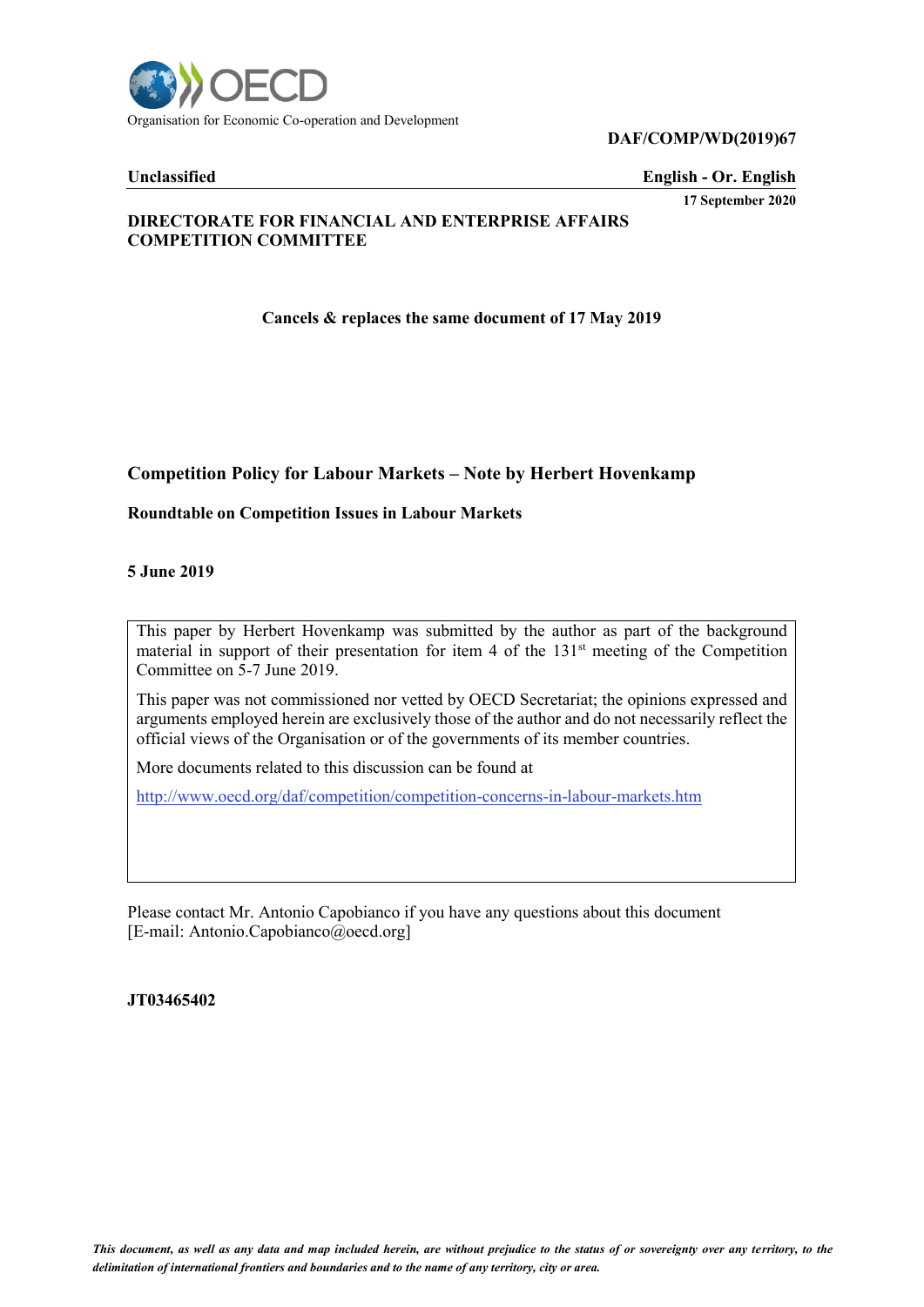# *Competition Policy for Labour Markets*

# By Herbert Hovenkamp\*

1. Antitrust law in many jurisdictions defines its consumer welfare goal in terms of low consumer prices. For example, mergers are challenged when they threaten to cause a price increase from reduced competition in the post-merger market.<sup>1</sup> While the consumer welfare principle is under attack in some circles,<sup>2</sup> it remains the most widely expressed goal of antitrust policy in the United States.

2. We would do better, however, to define the consumer welfare principle in terms of output rather than price. Competition policy should strive to facilitate the highest output in any market that is consistent with sustainable competition.<sup>3</sup> That goal is in most ways the same as a goal of pursuing lower consumer prices; that is, as output goes up prices go down. But thinking of consumer welfare in terms of output has other notable advantages. For example, while competitive firms do not control the market price, unless they are in cartels, each firm does control its own output.

3. Further, focusing entirely on price makes it awkward to work the supply side of markets into debates about consumer welfare. Labour markets are a notable example. Labour appears in the market as suppliers, not as purchasers. While consumers-asconsumers benefit from lower prices, combatting restraints in labour markets generally focuses on wage suppression. That is, today the principal problem of competition policy in labour markets is wages that are too low, not those that are too high.<sup>4</sup> In some minds that creates an antinomy: restraints lead to higher prices on the consumer side of the market. Unrestrained labour markets lead to higher wages, which in turn lead to higher prices. By the same token, labour cartels, including some of the activities of labour unions, tend to raise the costs of labour and may have an upward effect on product prices.

4. But product consumers and labourers have one thing in common: just as consumers benefit from high output because it produces lower prices in product markets, so too labour benefits from high output because it increases the demand for jobs and, in the process, boosts wages. All other things including technology being unchanged, higher output requires more labour. Under perfect competition on both sides of the market, each worker

<sup>4</sup> For a brief discussion of the problem of excessive wages see discussion infra concerning the labour immunity.

<sup>\*</sup> James G. Dinan University Professor, University of Pennsylvania School of Law and the Wharton School.

<sup>&</sup>lt;sup>1</sup> See, e.g., U.S. Dept. of Justice and Federal Trade Commission, Horizontal Merger Guidelines (Aug. 19, 2010), available at<https://www.justice.gov/atr/horizontal-merger-guidelines-08192010> (repeatedly expressing concern for higher prices resulting from mergers.

<sup>&</sup>lt;sup>2</sup>See Herbert Hovenkamp, Is Antitrust's Consumer Welfare Principle Imperiled?, J. Corp. L. (2020) (forthcoming), available at [https://papers.ssrn.com/sol3/papers.cfm?abstract\\_id=3197329.](https://papers.ssrn.com/sol3/papers.cfm?abstract_id=3197329)

<sup>&</sup>lt;sup>3</sup> Under robust competition a firm sets its price at or near marginal cost, just recovering a reasonable return on its fixed and variable costs. This output level is minimally sufficient to sustain a firm while giving it a competitive rate of return.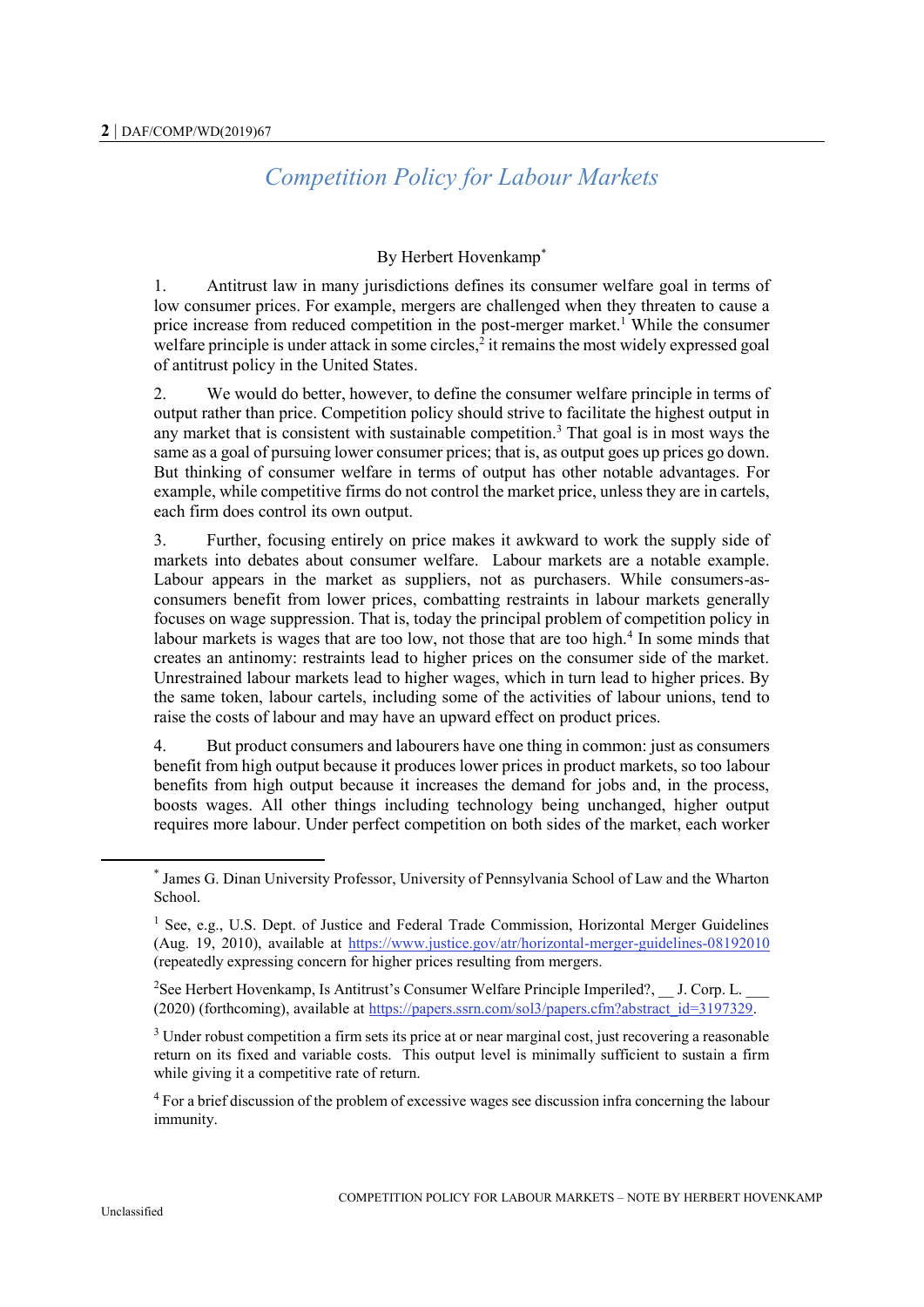receives the marginal value of his or her production. In a very important sense, the fortunes of consumers and the fortunes of labour are linked together.

5. In the United States we have traditionally seen anti-labour policies as coming from the political right, through such means as right-to-work laws that drive wages down<sup>5</sup> or other forms of anti-union activity. But today the competition policy advocated on the left has its own share of anti-worker sentiment, particularly in the form of attacks on low prices. Higher prices certainly harm consumers, but they also harm labour by reducing output.

### **1. Labour Markets: Assessing Power and Competitive Effects**

6. When we speak of a competitive firm, we usually begin by thinking of its position in the market in which it sells. But firms can exercise market power on both the buying and the selling side of the market. Just as a firm with market power or a cartel restrains trade by reducing output and raising price in the product market where it sells, so to it can restrain trade by reducing its purchasing in an input market in order to suppress prices, including the price of labour. <sup>6</sup> Some firms may have sufficient power to do this unilaterally. Others might do it by forming a buy-side cartel. In addition, some mergers yield the power to suppress wages.<sup>7</sup>

7. A particular firm does not necessarily have significant market power on both the selling and the buying side at the same time. Similarly, a cartel need not exercise power on both sides of its market. Some firms can have significant power on the buying side, but very little on the sell side, or vice-versa. Further, the boundaries of a market can differ substantially for a firm's buying and selling sides. A good illustration is the United States Supreme Court's 1948 decision in *Mandeville Island Farms*, which involved a cartel among sugar refining companies suppressing their purchases of sugar beets in order to lower input costs. Sugar beets are grown and shipped in small geographic areas because they are perishable agricultural products and transportation costs are high in relation to value. By contrast, the end product of sugar beet refining – table sugar – can be shipped at least nationwide. It need not be refrigerated, and shipping costs are lower in relation to value. This particular cartel of sugar beet refiners was limited to the northern part of the state of California, where there were only three purchasing refiners buying beets from farmers scattered over a small geographic range. <sup>8</sup> As the Supreme Court observed, the beets subject to the cartel were all located in a small area of California. However, "*…the beets* 

<sup>5</sup> See, e.g., Elise Gould and Will Kimball, "Right to Work" States Still Have Lower Wages, Economic Policy Institute (Apr 22, 2015), available at [https://www.epi.org/publication/right-to](https://www.epi.org/publication/right-to-work-states-have-lower-wages/)[work-states-have-lower-wages/.](https://www.epi.org/publication/right-to-work-states-have-lower-wages/) See also Sudheer Chava, Andras Danis, and Alex Hsu, The Impact of right-to-Work Laws on Worker Wages: Evidence from Collective Bargaining Agreements (Oct. 2018), George Tech Scheller college of bus. Res. Paper #18-1, available at [https://papers.ssrn.com/sol3/papers.cfm?abstract\\_id=3088612.](https://papers.ssrn.com/sol3/papers.cfm?abstract_id=3088612)

<sup>&</sup>lt;sup>6</sup>See Roger D. Blair & Jeffrey L. Harrison, Monopsony in Law and Economics (2010).

<sup>&</sup>lt;sup>7</sup> See discussion infra; and see Ioana Marinescu & Herbert Hovenkamp, Anticompetitive Mergers in Labour Markets \_\_\_ Ind. L.J. \_\_ (2019), available at [https://papers.ssrn.com/sol3/papers.cfm?abstract\\_id=3124483](https://papers.ssrn.com/sol3/papers.cfm?abstract_id=3124483) (impact of mergers in labour markets).

<sup>8</sup> Mandeville Island Farms v. American Crystal Sugar Co., 334 U.S. 219 (1948).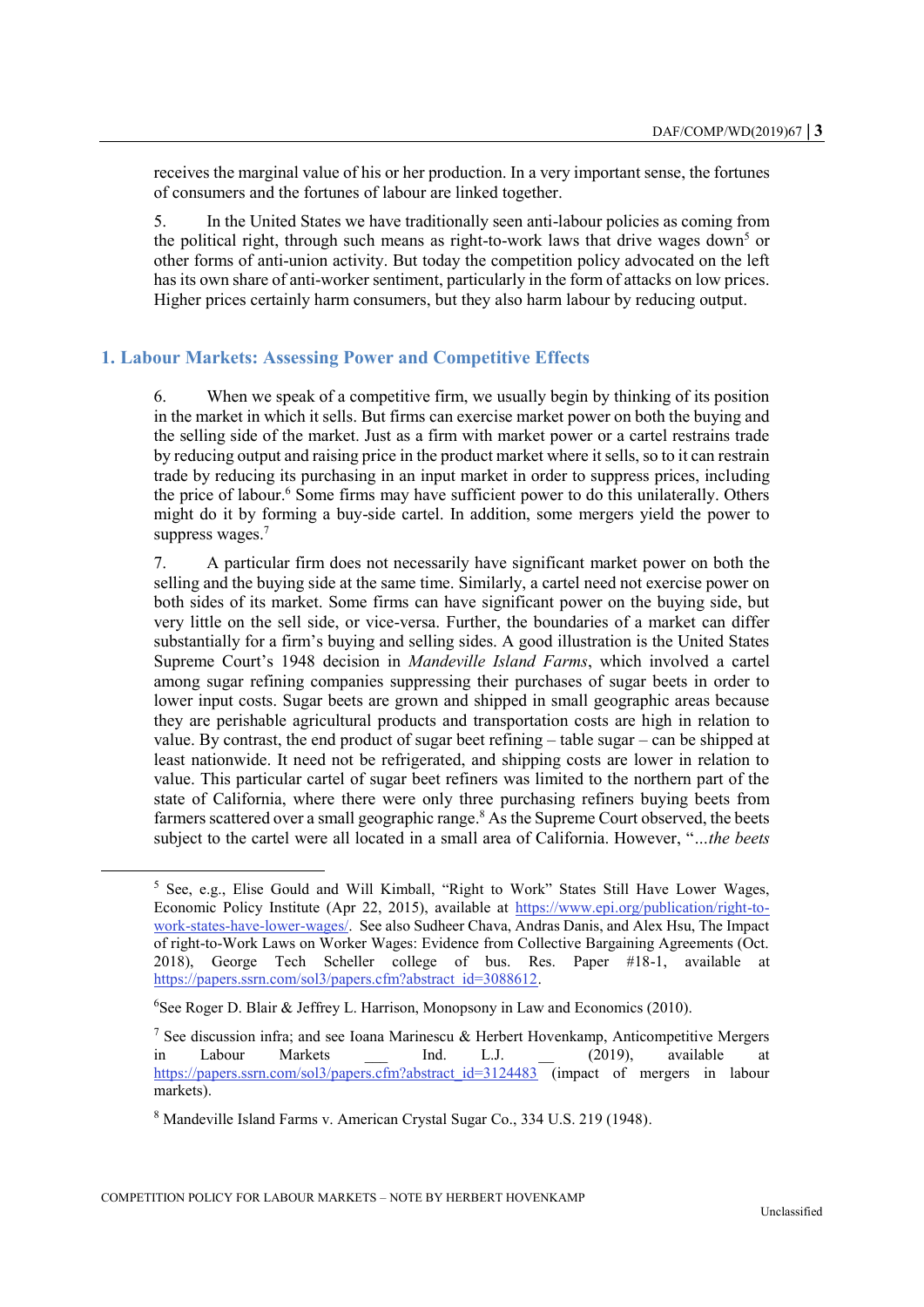*are converted into sugar and [then] the sugar starts on its interstate journey to the tables of the nation…*" 9 Indeed, the case itself was a challenge to the jurisdiction of the Court under the Constitution's Commerce Clause, because the explicit restraint covered only the sugar beets grown within a single state, but the basis of jurisdiction was the post-production shipment of the refined sugar that was shipped nationally.<sup>10</sup>

8. The practical effect of the price fixing was that the cartel members produced less sugar, but that decrease in output very likely had little effect on the market price or market wide output of refined sugar, because the refined product was resold in a competitive market that was much larger than the market in which the sugar beets were purchased.<sup>11</sup>

9. Labour markets often have similar characteristics. For example, many geographic markets for labour are relatively small for the simple reason that workers travel over a relatively narrow range.<sup>12</sup> By contrast, the geographic markets in which their employers sell the product can be much larger, although they are not necessarily so. Each market must be calculated individually. Further, firms maximise depending on the amount of power they have in a particular market, and those amounts differ on the buying vs. the selling side. Importantly, most workers who are already hired commute over a fairly narrow market. By contrast, job search distances can be larger, and sometimes much larger, but these are more akin to potential entrants rather than incumbent competitors.

10. This has some important implications for competition policy. First, restraints should be assessed in the particular market that is restrained. A good illustration is State of California v. eBay, Inc,<sup>13</sup> where the court approved an antitrust settlement shutting down a cartel involving a "no poaching" agreement between eBay, Inc. and Intuit, Inc., covering specialised computer engineers. These two firms are not competitors in the product markets in which they sale. Intuit makes business software, including popular consumer programs such as Turbotax and Quickbooks. By contrast, eBay is a general purpose online auction site that does not manufacture any computer software, although it sells some new and used Intuit products as a broker through some of its auction vendors. That is, the firms have

 $\overline{a}$ 

 $11$  Another fact that the Court did not mention is that after refining beet sugar is chemically identical to cane sugar and the two are widely regarded as distinguishable.

<sup>13</sup> 2014 WL 4273888 (N.D.Cal. Aug. 29, 2014)

<sup>&</sup>lt;sup>9</sup> 334 U.S. at 228.

 $10$  The decision thus overruled United States v. E.C. Knight Co., 156 U.S. 1 (1895), which arose under similar facts. Sugar in that case was refined entirely within New York, but then later shipped across state lines. Briefly, earlier interpretations of the Supreme Court's jurisdiction, including *E.C. Knight*, required that the challenged restraint govern transactions that were in commerce and actually crossed a state line. In its decision in Wickard v. Filburn, 317 U.S. 111 (1942) the Supreme Court expanded Commerce Clause jurisdiction to reach activities that were either in or "affecting" interstate commerce. *Mandeville Island Farms* was one of the earlier decisions applying this extended reach to the Sherman Act. See 1B Phillip E. Areeda & Herbert Hovenkamp, Antitrust Law  $\P$ 266 (4<sup>th</sup> ed 2013).

<sup>&</sup>lt;sup>12</sup> Ioana Marinescu & Herbert Hovenkamp, Anticompetitive Mergers in Labour Markets Ind. L.J. (2019), available at [https://papers.ssrn.com/sol3/papers.cfm?abstract\\_id=3124483;](https://papers.ssrn.com/sol3/papers.cfm?abstract_id=3124483) Ioana Marinescu & Roland Rathelot, Mismatch: Unemployment and the Geography of Job Search, 10 Am. Econ.J.: Macroeconomics 42 (2018); José Azar, Ioana Marinescu, Marshall Steinbaum & Bledi Taska, Concentration in US Labour Markets: Evidence From Online Vacancy Data (Nat'l Bureau of Econ. Research, Working Paper No. 24395, 2018).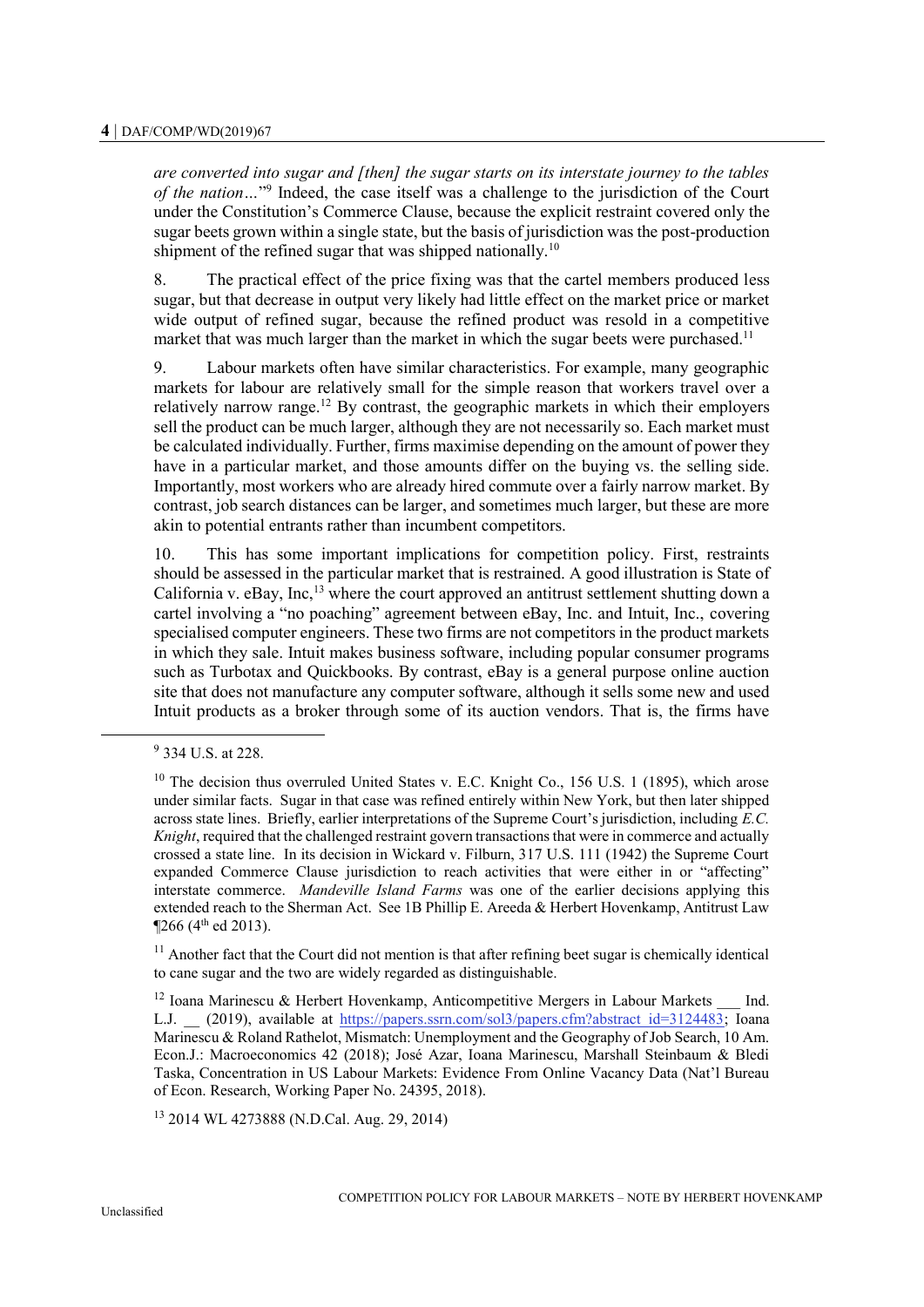virtually no competitive relationship in the product market, and a very limited vertical relationship through the sale of Intuit products on the eBay auction site. On the product side the two firms would not be considered competitors for merger analysis and would very likely be unable to profit from product price fixing.

11. Nevertheless, on the labour side the two firms compete for the same technically trained employees and could profit by agreeing to suppress wages. A no-poaching agreement for labour is the rough equivalent of a market division agreement in the product market. Basically, the firms agreed not to hire away one another's workers in a given specialty. In approving the settlement, the court summarised the allegations:

*eBay's agreement with Intuit eliminated competition for employees, and it harmed employees by reducing the salaries, benefits, and employment opportunities they might otherwise have earned if competition had not been eliminated. The agreement also distorted the competition among employers for skilled employees and likely resulted in some of eBay's and Intuit's employees remaining in jobs that did not fully use their unique skills. Additionally, the agreement harmed California's economy by depriving Silicon Valley of its usual pollinators of ideas, hurting the overall competitiveness of the region.<sup>14</sup>*

12. There was no claim that the no-poaching agreement affected product prices to consumers.

13. Cases such as *Mandeville Island Farms* illustrate that firms can operate in very different geographic markets on the buy and sell sides, and *eBay* illustrates that they can operate in very different product markets as well as geographic markets. Today it seems clear that most labour markets are geographically quite small, many of them no larger than the commuting range of employees.<sup>15</sup> One consequence of this is that labour market concentration is in fact quite high, often significantly higher than product market concentration. Often the shipping range of manufactured products is considerably larger than the commuting or job search range of actual and prospective employees.<sup>16</sup> Further, wages are forced down as labour market concentration is higher, just as product margins go higher as concentration goes up.

14. In general, EU law on the subject of competition policy and labour market restraints appears to be less well developed than United States law, although some member states have been more active. While EU competition law is much more enthusiastic about consumer welfare as a competition policy goal, it has tended not to connect this to the welfare of workers. While some fret that EU law is inadequately equipped to deal with worker welfare, the statutory tools seem to be adequate.<sup>17</sup> Further, EU law appears to apply

<sup>&</sup>lt;sup>14</sup> California v. eBay, Inc., 2015 WL 5168666 (N.D.Cal. Sep. 3, 2015).

<sup>15</sup>See Marinescu & Hovenkamp, *supra*.

<sup>16</sup> See Marinescu & Rathelot, *Mismatch*, *supra*.

<sup>&</sup>lt;sup>17</sup> E.g., FREDERIK ALBERT HENDRIK VAN DOORN, THE LAW AND ECONOMICS OF BUYER POWER IN EU COMPETITION POLICY §§ 1.4, 4.2 (2015), [https://dspace.library.uu.nl/bitstream/1874/312604/1/Doorn.pdf.](https://dspace.library.uu.nl/bitstream/1874/312604/1/Doorn.pdf)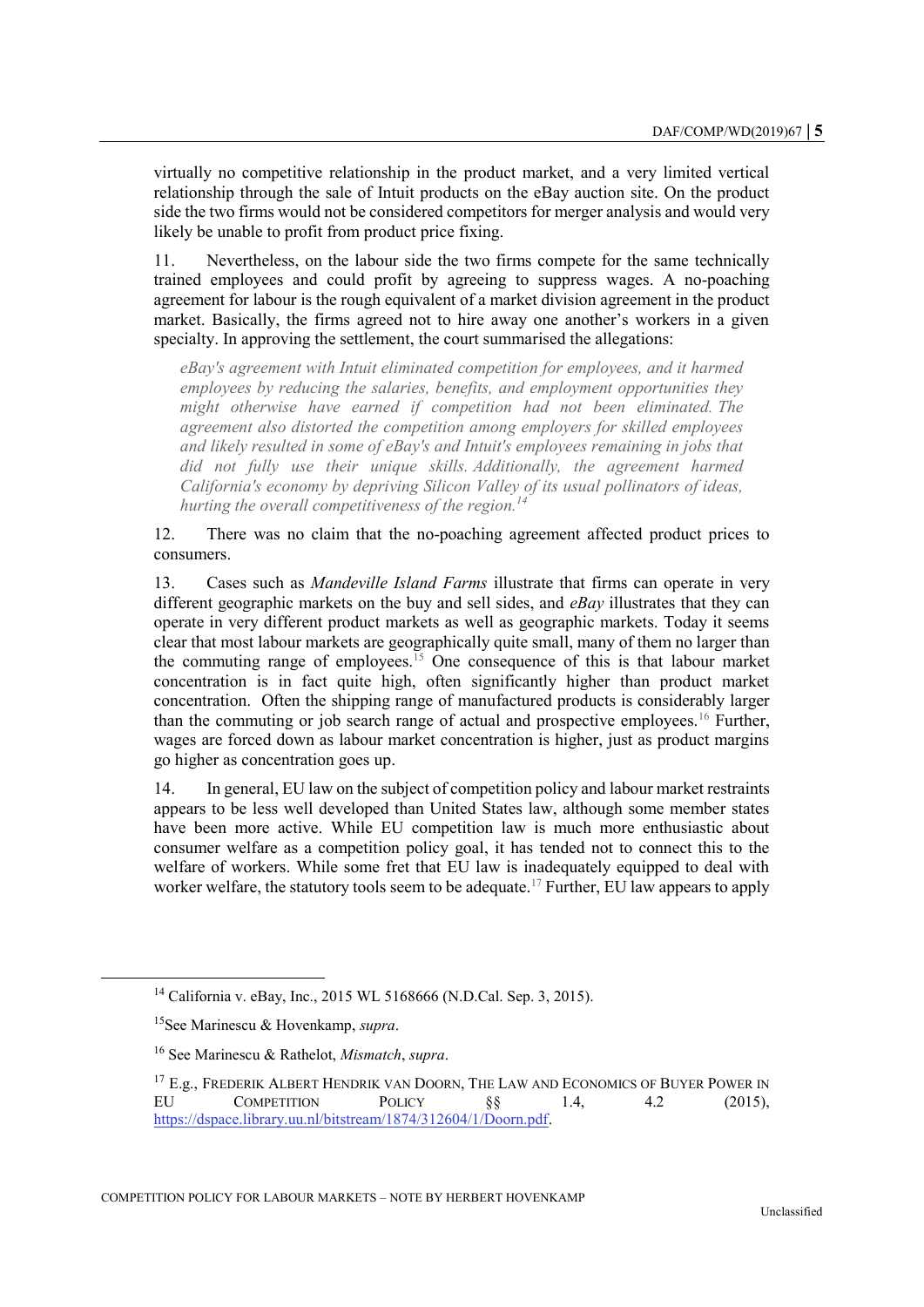to buyer power generally;<sup>18</sup> it simply has not been very much brought to bear on power visà-vis workers.

15. If consumer welfare is measured in terms of output rather than place, then a link between consumer welfare and worker welfare is easily seen. In general, the consumer welfare principle should encourage maximum output consistent with sustainable competition.<sup>19</sup> That outcome would produce both lower prices for consumers and greater demand for workers.

### **2. Restraints on Output in Labour Markets**

16. Nearly the full range of restraints that antitrust law has traditionally condemned in product markets can also be actionable in labour markets. These include mergers, collusion of various kinds,<sup>20</sup> information exchanges,<sup>21</sup> and vertical exclusionary restraints analogised to exclusive dealing. Measurement problems are sometimes more difficult on the buy side of the market, particularly when reductions in purchasing can be explained by either increased efficiency or as an exercise of monopsony power. Although fact finding can be difficult, welfare standard that focuses on output can appropriately check restraints in the labour market that result in lower output and suppressed wages and salaries. Restraints in the labour market are anticompetitive when they tend to suppress wages by reducing the output of labour.

### **2.1. Horizontal Mergers**

17. Analysing the impact of horizontal mergers in labour markets promises to be a large growth area in merger enforcement. Proposed amendments to the United States merger statute would add a concern for "monopsony" to the monopoly concerns expressed in §7 of the Clayton Act.<sup>22</sup> In fact, however, the provision already reaches monopsony. It simply has not been applied to purchasing market power very frequently.<sup>23</sup> While both §3 of the

 $22$  Consolidation Prevention and Competition Promotion Act, S. 1812, 115th Cong. (2017).

<sup>18</sup> E.g. Case No IV/M.784, *Kesko/Tuko*, 1997 O.J. (L 110) 53, ¶ 136).

<sup>&</sup>lt;sup>19</sup> See Herbert Hovenkamp, Is Antitrust's Consumer Welfare Principle Imperiled?, \_\_ J. Corp. L. \_\_ (2020), (2020), available at [https://scholarship.law.upenn.edu/cgi/viewcontent.cgi?article=2987&context=faculty\\_scholarship.](https://scholarship.law.upenn.edu/cgi/viewcontent.cgi?article=2987&context=faculty_scholarship)

 $20$  One important set of decisions not discussed at any length here are restraints, including wage and salary restrictions, placed on collegiate athletes. See In re NCAA Grant-in-Aid Cr Antitrust Litigation, 2019 WL 1747780 (N.D.Cal., Nov. 8, 2019) (condemning NCAA restrictions on athletic compensation under the rule of reason). See also OBannon v. NCAA, 802 F.3d 1049 (9<sup>th</sup> Cir. 2015) (similar).

 $^{21}$  E.g., Todd v. Exxon Corp., 275 F.3d 191 (2d Cir. 2001) (sustaining complaint that petroleum companies exchanged information about certain classes of higher paid professional employees, with intent of limiting competition).

<sup>&</sup>lt;sup>23</sup> See 4A Phillip E. Areeda & Herbert Hovenkamp, Antitrust Law ¶¶980-982 (4<sup>th</sup> ed. 2016). There are a few decisions. See, e.g., *United States v. Pennzoil Co*., 252 F. Supp. 962 (W.D. Pa. 1965) (granting preliminary injunction against merger alleged to suppress the merging firms'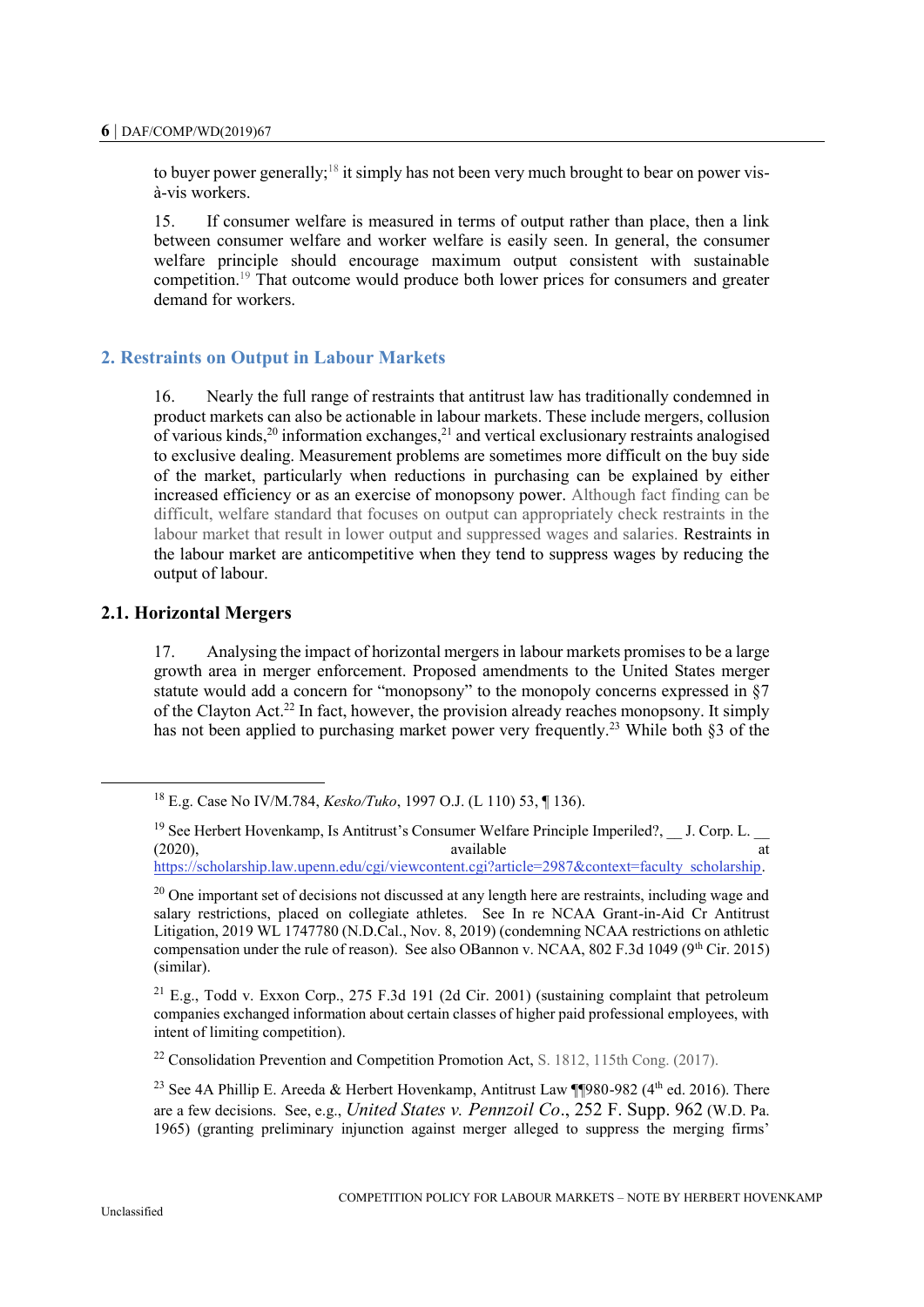Clayton Act (tying and exclusive dealing) and Clayton Act §2's Robinson-Patman price discrimination statute apply exclusively to sellers, the merger provision contains no such limitation.<sup>24</sup> It applies to any merger whose effects may be substantially to lessen competition or create a monopoly in any line of commerce, not distinguishing buyer from seller effects.

18. In appropriate cases merger analysis should include an investigation into the proposed merger's impact on the output of labour, and thus on wages. The evidence at this time suggests that the correlation between higher labour market concentration and downward pressure on wages is a strong or perhaps even stronger than the correlation between product market concentration and higher product prices.<sup>25</sup> Labour market merger analysis may also have an analogue to the rationale for higher market prices from "unilateral effects," although much of that works remains to be done.<sup>26</sup>

19. One caution about analysing mergers in labour markets relates to the treatment of merger-specific efficiencies. Here is where focusing on output provides a good tool for analysis, although measurement problems should not be trivialised. Often mergers provide an opportunity for technical consolidation or streamlining that serves to reduce the demand for labour even though it increases the firm's output in the product market. For example, when two manufacturing firms that each have well developed dealership networks, such as automobile manufacturers, merge, one likely effect will be consolidation of dealerships. If each merger partner had one dealership in a community prior to the merger, the post-merger firm might close one of them, combining various services into one. The cost savings that result from such streamlining might reduce the demand for labour. But this could be consequence of efficient elimination of duplication, not an exercise of monopsony power. In that case, such a merger should increase the post-merger firm's product output to the extent that its costs are lower.

#### **2.2. Horizontal Agreements; Anti-Poaching Clauses**

20. Horizontal agreements involving labour should be subject to the ordinarily classification of naked and ancillary restraints.<sup>27</sup> Just as antitrust law distinguishes price fixing from various joint purchasing and selling activities on the sell side of the market, it needs to develop similar distinctions respecting the purchase of labour. For example, antitrust policy distinguishes price-fixing from joint bidding. The latter occurs when two people bid jointly for an asset that they intend to share or develop jointly. By the same token, certain types of employment agencies engage in joint bidding for the purchase of

purchases of crude oil after finding that the geographic market in which the firms purchased was much smaller than the one in which they sold).

<sup>&</sup>lt;sup>24</sup>See 15 U.S.C. §14 (tying and exclusive dealing, making it unlawful "to lease or make a sale...."); 15 U.S.C. §13 (applying to price discrimination "between different purchasers").

<sup>&</sup>lt;sup>25</sup>See Marinescu & Hovenkamp, supra note.

<sup>&</sup>lt;sup>26</sup>For a brief discussion, see Suresh Naidu, Eric A. Posner, & Glen Weyl, Antitrust Remedies for Labour Market Power, 132 Harv. L. Rev. 536, 578- 583 (2018).

 $27$  It appears that EU law has not yet addressed the issue.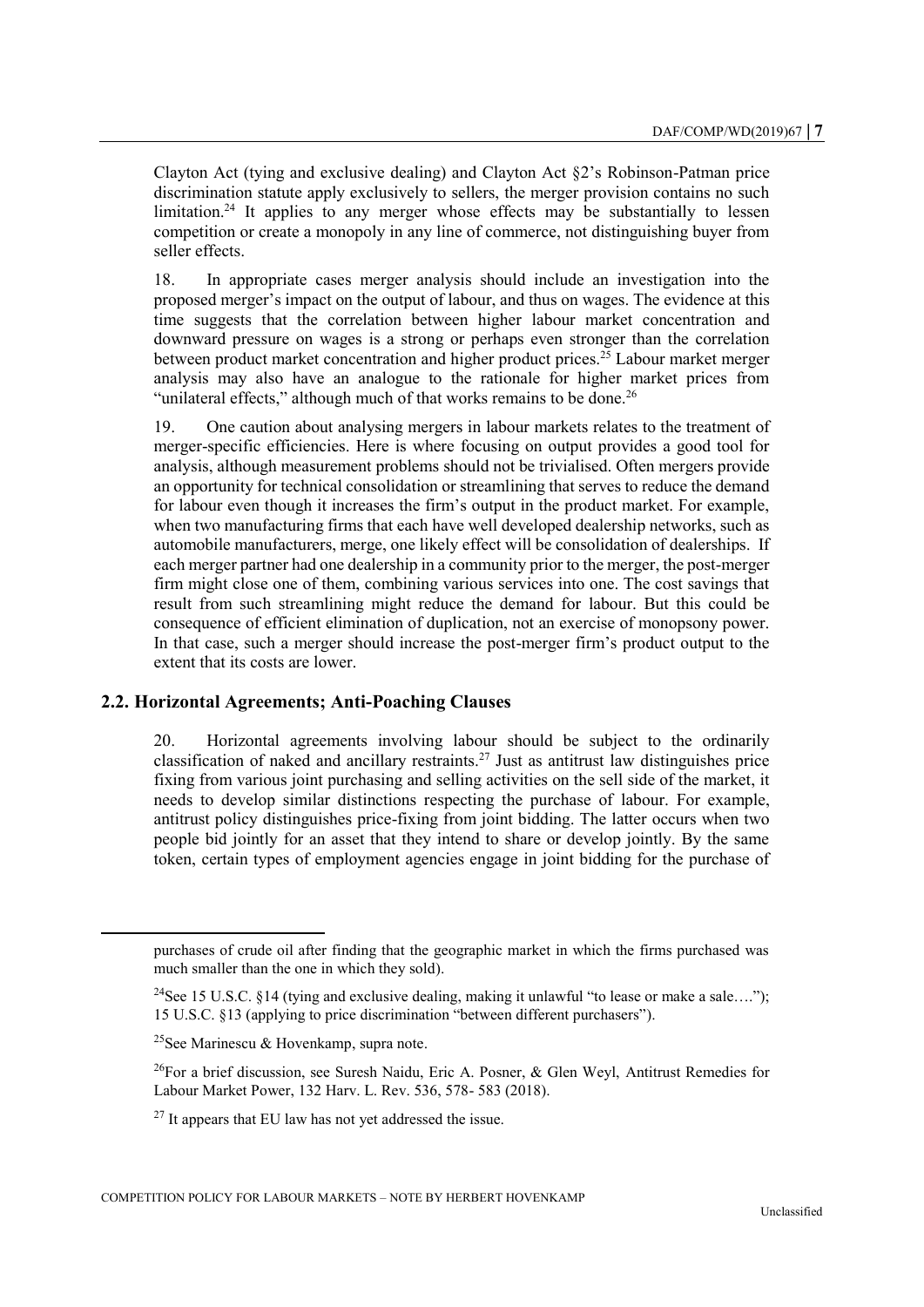labour services.<sup>28</sup> United States antitrust law has begun to address naked no poaching agreements, finding most of them to be unlawful per se. EU law is somewhat less developed.<sup>29</sup> A few cases have considered and upheld agreements attending a merger that for a relatively short term forbad the seller of a business from poaching off of that business's employees.<sup>30</sup> But these are best treated as ancillary restraints attending the sale of a business, which are ordinarily valid if they reach no further than necessary to protect the buyer's investment.

21. In markets for selling products and services, price information exchanges have been litigated many times because of the threat that they will facilitate collusion.<sup>31</sup> By the same token, some employers might wish to exchange wage and salary information as a device for suppressing wages and these can be found unlawful, if their purpose or effect is to soften competition in wages or salaries.<sup>32</sup>

22. Anti-poaching agreements among two or more competitors are increasingly common and just as dangerous to competition as product price fixing. No-poaching agreements among independent firms are analogous to market division, which, if naked, is unlawful per se. The equivalent would be if two firms agreed not to attempt to steal away each other's established customers. If two independent firms agree not to hire one another's employees, the agreement should be unlawful because it limits the ability of workers to take advantage of mobility in order to bargain for higher wages.

 $\ddot{\phantom{a}}$ 

<sup>28</sup> E.g., *All Care Nursing Servs. v. High Tech Staffing Servs.*, 135 F.3d 740 (11th Cir. 1998), cert. denied, 526 U.S. 1016 (1999) (joint purchasing of nursing services). Cf. *Sewell Plastics, Inc. v. Coca-Cola Co.*, 720 F. Supp. 1196 (W.D.N.C. 1989), aff'd mem., 912 F.2d 463 (4th Cir. 1990), cert. denied, 498 U.S. 1110 (1991) (approving joint purchasing of bottles from a common facility where joint purchasing enabled scale economies in bottle production).

<sup>29</sup> See Dr. Petra Linsmeier & Dr. Cathrin Mächtle, *Non-poaching and Antitrust Law*, 37 EUR. COMPETITION L. REV. 145, 146 (2016) (noting that as of that writing EU competition law has not addressed the issue). See also Jean-Nicolas Maillard & Chiara Conte, *New Year's Resolution for EU Antitrust Compliance Teams: Putting HR on My Radar Screen*, STEPTOE ANTITRUST & COMPETITION BLOG (Jan. 8, 2019), [https://www.steptoeantitrustblog.com/2019/01/new-year](https://www.steptoeantitrustblog.com/2019/01/new-year-resolution-eu-antitrust-compliance-teams-putting-hr-practices-radar-screen/)[resolution-eu-antitrust-compliance-teams-putting-hr-practices-radar-screen/.](https://www.steptoeantitrustblog.com/2019/01/new-year-resolution-eu-antitrust-compliance-teams-putting-hr-practices-radar-screen/) *See also "War for Talents" in the Crosshairs of Competition Authorities*, NOERR (Oct. 25, 2018),

[https://www.noerr.com/en/newsroom/News/war-for-talents-in-the-crosshairs-of-competition](https://www.noerr.com/en/newsroom/News/war-for-talents-in-the-crosshairs-of-competition-authorities.aspx)[authorities.aspx](https://www.noerr.com/en/newsroom/News/war-for-talents-in-the-crosshairs-of-competition-authorities.aspx) ("*In the past on European level, no-poaching agreements were either reviewed as ancillary restraints to transactions or were occasionally examined in cartel proceedings along with other competition law infringements. In any case, there has been no decision by the European Commission dealing exclusively with no-poaching agreements*."). There are, however, some cases in the national courts. See, e.g. *Abwerbeverbot*, BGH, I ZR 245/12, BGHZ 201, 205–216) (Germany). Some other decisions are discussed in Dr. Petra Linsmeier & Dr. Cathrin Mächtle, *Nonpoaching and Antitrust Law*, 37 EUR. COMPETITION L. REV. 145, 146 (2016).

<sup>30</sup> E.g., Case No IV/M.2386, *MEI/Phillips*, 2001 O.J. (C 332) 22, ¶¶ 1-2, 17; Case No IV/M.1482, *Kingfisher/Großlabour*, ¶ 1, 24 (April 12, 1999), [http://ec.europa.eu/competition/mergers](http://ec.europa.eu/competition/mergers/cases/decisions/m1482_en.pdf) [/cases/decisions/m1482\\_en.pdf;](http://ec.europa.eu/competition/mergers/cases/decisions/m1482_en.pdf) Case No IV/M. 1167, *ICI/Williams*, ¶ 1 (Apr. 29, 1998), [http://ec.europa.eu/competition/mergers/cases/decisions/m1167\\_en.pdf.](http://ec.europa.eu/competition/mergers/cases/decisions/m1167_en.pdf)

<sup>&</sup>lt;sup>31</sup> See 12 Herbert Hovenkamp, Antitrust Law  $\P$ 2111-2114 (4<sup>th</sup> ed. 2019) (in press).

<sup>32</sup> Todd v. Exxon Corp., 275 F.3d 191 (2d Cir. 2001)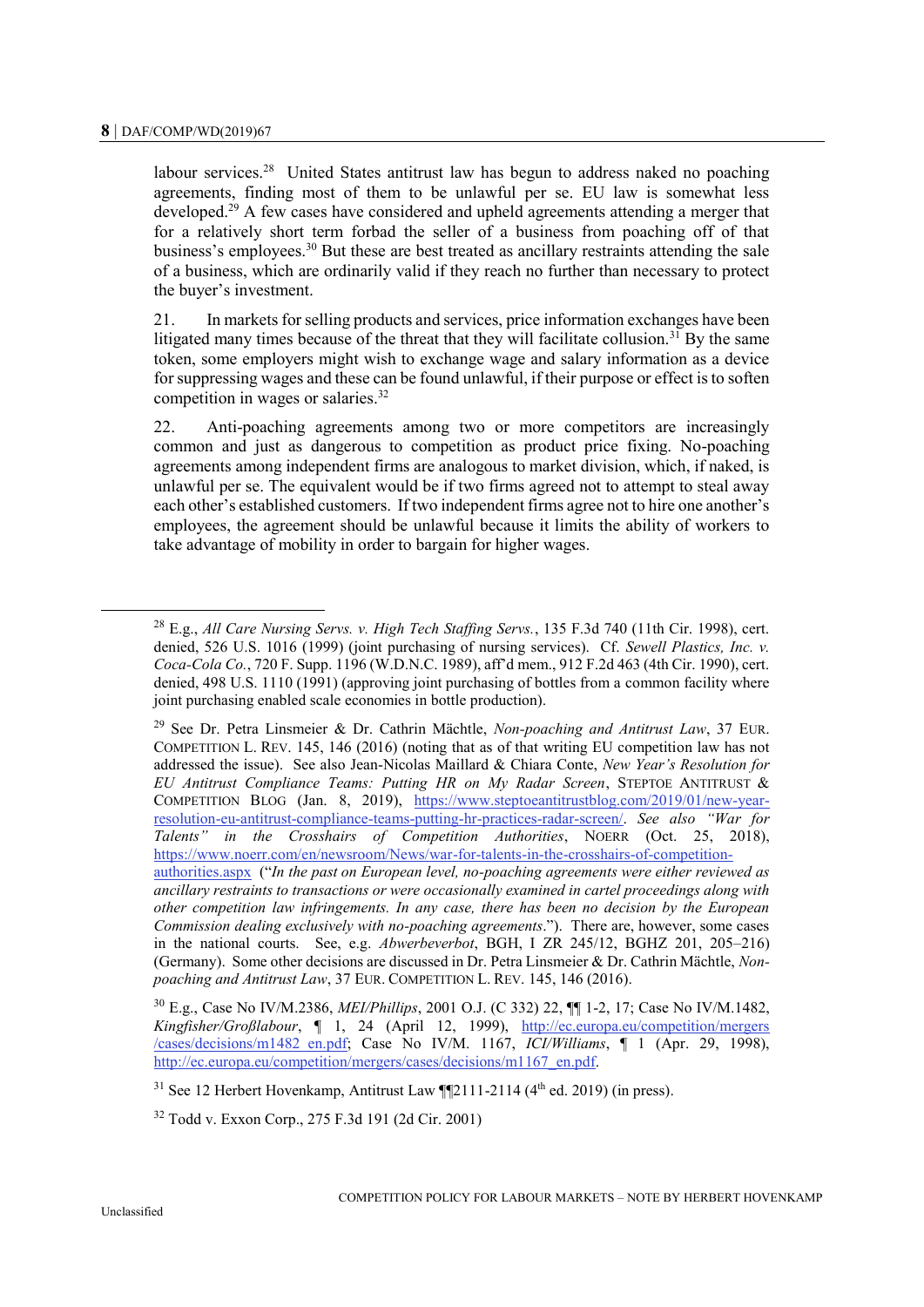23. To be sure, firms may have an interest in protecting investment in employee education or some intellectual property rights such as trade secrets, which could be transported by a switching employee to another firm. However, employers do not need agreements with *each other* in order to achieve these results. It is in each individual employer's best interest to protect itself from improper theft of its own employees. As a result, a purely vertical noncompetition agreement should be sufficient for this purpose.

### **2.3. Purely Vertical Noncompetition Agreements**

 $\overline{a}$ 

24. We speak of an arrangement as "purely" vertical when there is only one person on each side. That is, the agreement has no horizontal element. Of course, an employer may have a large number of identical agreements with its numerous employees, and then we must consider whether these employees can be said to be in agreement with each other. In the product market, the closest analogue to a vertical noncompetition agreement is exclusive dealing, although there are some differences. For example, exclusive dealing typically prevents a dealer or intermediary from dealing in the goods of multiple suppliers at the same time. For example, a dealer in Ford automobiles might be prohibited from selling new Toyotas or BMWs out of the same facility. One can imagine an agreement with an employee forbidding that employee from working for a competitor at the same time. In fact, however, labour non-compete agreements generally apply to sequential rather than simultaneous employment. That is, a worker may be forbidden by the agreement from terminating its employment with one firm and then going to work for a rival, often for a period of several months or even years.

25. Under United States antitrust law purely vertical agreements are treated under the rule of reason.<sup>33</sup> EU law is, if anything, even more benign than United States law.<sup>34</sup> That treatment has been justified with the explanation that a trained employee or one who has access to trade secrets or other confidential information may be in a position to harm a former employer or free ride on employer-provided training by taking it elsewhere.<sup>35</sup>

26. Nevertheless, that leaves the question of what to do when an employer imposes noncompetition agreements on employees who have none of these characteristics. It does not seem unreasonable to require an employer claiming free riding of this sort as a defense

<sup>&</sup>lt;sup>33</sup> Nynex Corp. vs. Discon, Inc., 525 U.S. 128 (1998). An arguable exception remains for some tying arrangements. See 9 Phillip E. Areeda & Herbert Hovenkamp, Antitrust Law ¶1720 (4<sup>th</sup> ed. 2018).

<sup>&</sup>lt;sup>34</sup> For more detailed information about how individual jurisdictions treat restrictive covenants in Europe, see *Guide to Employee Non-Compete Agreements in Europe, Middle East and Africa*, MERITAS (2017), https://www.fcblegal.com/xms/files/Meritas Guide to Employee Non-Compete Agreements in EMEA 2017.pdf. See also *A comparison of Laws in Selected EU Jurisdictions Relating to Post-Contractual, Non-Competition Agreements Between Employers and Employees*, NORTON ROSE FULBRIGHT (August 2017), [https://www.nortonrosefulbright.com/](https://www.nortonrosefulbright.com/en/knowledge/publications/9807eea3/a-comparison-of-laws-in-selected-eu-jurisdictions-relating-to-post-contractual-non-competition-agreements-between-employers-and-employees) [en/knowledge/publications/9807eea3/a-comparison-of-laws-in-selected-eu-jurisdictions-relating](https://www.nortonrosefulbright.com/en/knowledge/publications/9807eea3/a-comparison-of-laws-in-selected-eu-jurisdictions-relating-to-post-contractual-non-competition-agreements-between-employers-and-employees)[to-post-contractual-non-competition-agreements-between-employers-and-employees.](https://www.nortonrosefulbright.com/en/knowledge/publications/9807eea3/a-comparison-of-laws-in-selected-eu-jurisdictions-relating-to-post-contractual-non-competition-agreements-between-employers-and-employees)

 $35$ See, e.g., Golden Rd. Motor Inn, Inc. v. Islam, 376 P.3d 151 (Nev. 2016) (acknowledging free rider justification for employee non-compete agreement but striking down challenged agreement as excessive); Delaware Elevator, Inc. . Williams, 2011 WL 1005181 (Del. Chanc. March 16, 2011); Amazon.com, Inc. v. Powers, 2012 WL 6726538 (W.D.Wash. Dec. 27, 2012) (partially enforcing employee non-compete agreement).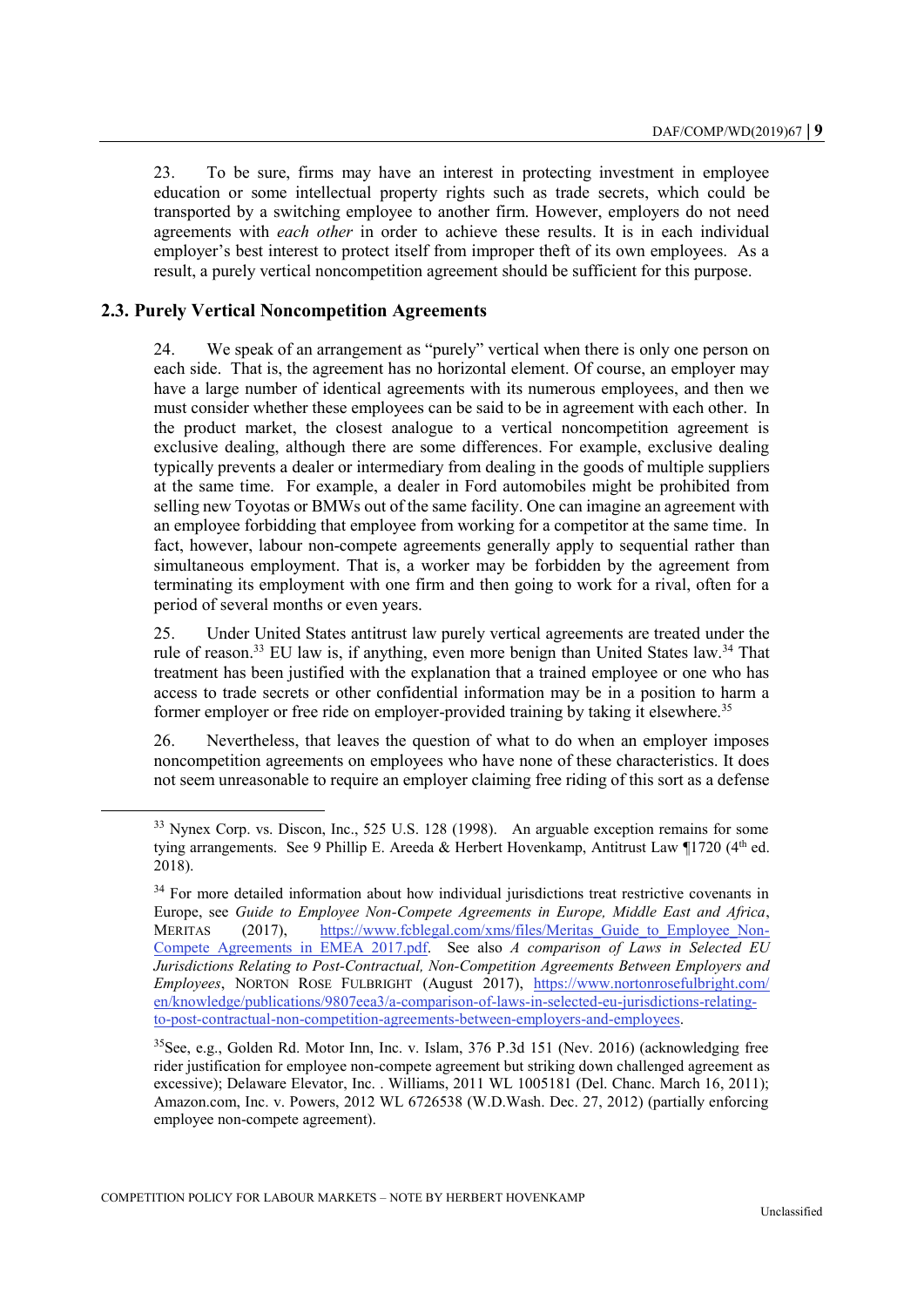to point to precisely the skills or proprietary information that an employee might have that justifies such a substantial restriction. For example, an employer who imposes a noncompetition agreement on a low level unskilled employee who has no training or protectable secret to share seems excessive. At the very least this requires a hard look at the employment market. The problem is much more severe when the agreement includes a horizontal element, including agreements that apply to several individually owned franchisees of a common franchisor.

#### **2.4. Intra-Franchise Agreements**

27. For completely independent firms to agree with each other to restrain employee mobility among themselves is and should be unlawful in most cases. Intra-franchise nopoaching agreements are more complex, however, because they have some of the characteristics of both vertical and horizontal restraints.<sup>36</sup> In a franchise system a single franchisor, or upstream party, enters into contractual agreements with numerous local franchisees to distribute the franchisor's product and also take advantage of the franchisor's branding and other intellectual property. Economically, a franchise can achieve most of the production efficiencies of a single firm, even though the franchise is organised as a contractual relationship among multiple firms rather than as a single entity.<sup>37</sup> Historically there was some ambiguity about whether the various franchisees and franchisor in such an arrangement should be regarded as a single entity lacking conspiratorial capacity for purposes of the Sherman Act, and thus subject only to §2's prohibitions for unilateral conduct.<sup>38</sup> In the United States, that question has been settled by the Supreme Court's *American Needle* decision, which found conspiratorial capacity between the NFL and its individual team franchises. These individual teams were separately owned and had

 $\ddot{ }$ 

 $36$  In Williams v. I.B. Fischer Nevada, 794 F.Supp. 1026 (D. Nev. 1992), aff'd, 999 F.2d 445 (9<sup>th</sup> Cir. 1993) the court found that a franchisor and its franchisee were a single entity who could not conspire, and the Ninth Circuit affirmed on that basis. That conclusion is incorrect in light of American Needle, Inc. v. NFL, 560 U.S. 183 (2010). In any event, the no hire clause was apparently limited to managers that received significant training by each franchisee. The court then justified the restraint because they "prevent the franchises from 'raiding' one another's [] employees after time and expense have been incurred in training them. 794 F.Supp. at 1029.

<sup>&</sup>lt;sup>37</sup>See Paul H. Rubin, the Theory of the firm and the Structure of the franchise Contract, 21 J. L. & Econ. 223 (1978). Cf. Ronald H. Coase, Nature of the Firm, 4 Economica 386 (1937).

<sup>&</sup>lt;sup>38</sup> E.g., Williams v. I.B. Fischer Nevada, 794 F.Supp. 1026 (D. Nev. 1992), aff'd, 999 F.2d 445 (9<sup>th</sup> Cir. 1993) (concluding that franchisor and franchisee were single entity who lacked conspiratorial capacity). See Barry M. Block & Matthew D. Ridings, Antitrust Conspiracies in Franchise Systems After American Needle, 30 Franchise L.J. 216 (2011). For further economic criticism of *Fischer*, see Benjamin Klein, Single Entity Analysis of Joint Ventures After *American Needle*, 78 Antitrust L.J. 669, 678-679 (2013):

*This rejection of contractual control as a basis for single entity treatment by the Supreme Court is fully consistent with the economics of the firm, which makes a similar fundamental distinction between control achieved through ownership and control achieved through a contractual arrangement. No matter how extensive a franchisor's contractual control may be over franchisee conduct, the contractual relationship between a franchisor and its franchisees is considered in economics to be an agreement between two separate firms, and not to involve a single integrated firm.*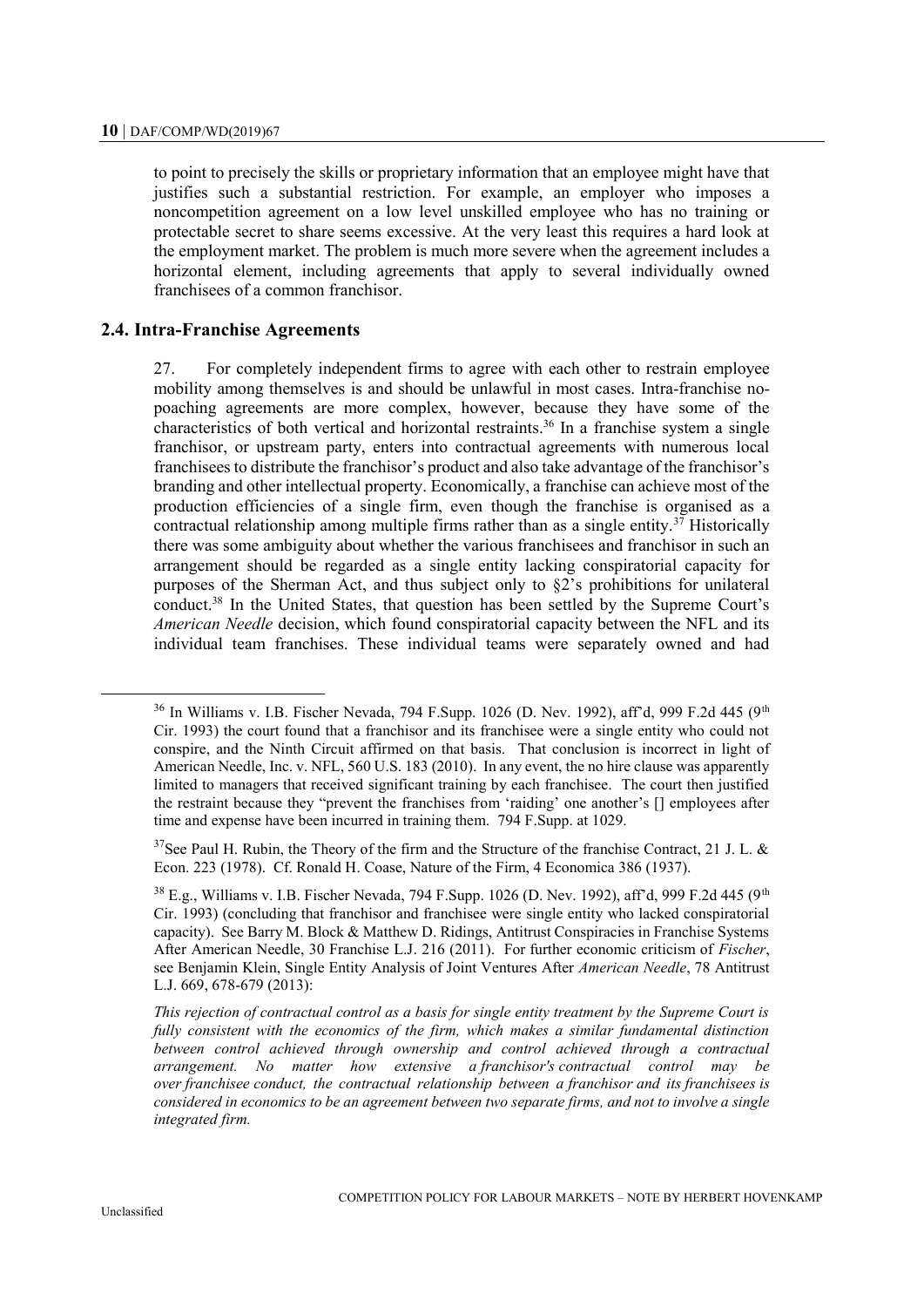contractual arrangements with the NFL, but their activities were tightly controlled.<sup>39</sup> While franchise systems have some of the attributes of a single firm they also have distinct management and profit centers. Under *American Needle* some of a franchisor's decisions, such as the location of a corporate headquarters, belong to the firm as a single entity, but decisions that pertain to the operation of the franchisees individually are to be regarded as collaborative rather than unilateral. Employee movement among franchisees belongs in the latter category.

28. As contract partners rather than wholly owned subsidiaries of a common owner, the individual franchisees may have different interests than those of a similarly structured unitary firm. The story here is quite similar to the story of resale price maintenance or other vertical intrabrand restraints imposed upon dealers authorised to sell the same brand. Speaking of RPM, the dealers themselves have an incentive to keep their margins up, perhaps by fixing prices. By contrast, the manufacturer is incentivised to maximise its output, which is inconsistent with dealer price fixing. As a result, the contract arrangement can create conflicts and opportunities for anticompetitive behavior that full common ownership does not.

29. In recent years United States courts have confronted agreements among the franchisees of a single franchisor prohibiting the transfer of employees from one franchisee to another. For example, McDonald's, a major fast food franchisor, is involved in antitrust litigation attacking a scheme in which each individual franchisee's agreement contains a provision prohibiting that franchisee from hiring away the employees of a different franchisee of the same franchisor. The agreements are very broad, not limited to employees who have valuable training or trade secrets that could be subject to free riding.<sup>40</sup>

30. A related issue governing intra-franchise agreements is whether they should be regarded as horizontal or vertical. Formally, the agreements are contained in franchise contracts between the franchisor and each individual franchisee, which would appear to make them vertical. At the same time, the numerous franchise agreements contain substantially identical provisions and, to the extent they involve restraints on movement among otherwise competing franchisees, they appear to be horizontal in effect.

31. In *Deslandes v. McDonald's,* the defendants argued that franchise-wide noncompetition agreements which applied to a wide variety of employees across McDonald's franchise system should be viewed, not as a horizontal agreement among franchisees but rather as a series of vertical agreements between McDonald's as franchisor

<sup>39</sup> American Needle, Inc. v. NFL, 560 U.S. 183 (2010).

<sup>&</sup>lt;sup>40</sup> Deslandes v. McDonald's USA, LLC, 2018 WL 3105955 (N.D.Il. June 25, 2018). The challenged clause in the McDonald's franchise agreement provides:

*Interference With Employment Relations of Others.* During the term of this Franchise, Franchisee shall not employ or seek to employ any person who is at the time employed by McDonald's, any of its subsidiaries, or by any person who is at the time operating a McDonald's restaurant or otherwise induce, directly or indirectly, such person to leave such employment. This paragraph [ ] shall not be violated if such person has left the employ of any of the foregoing parties for a period in excess of six (6) months.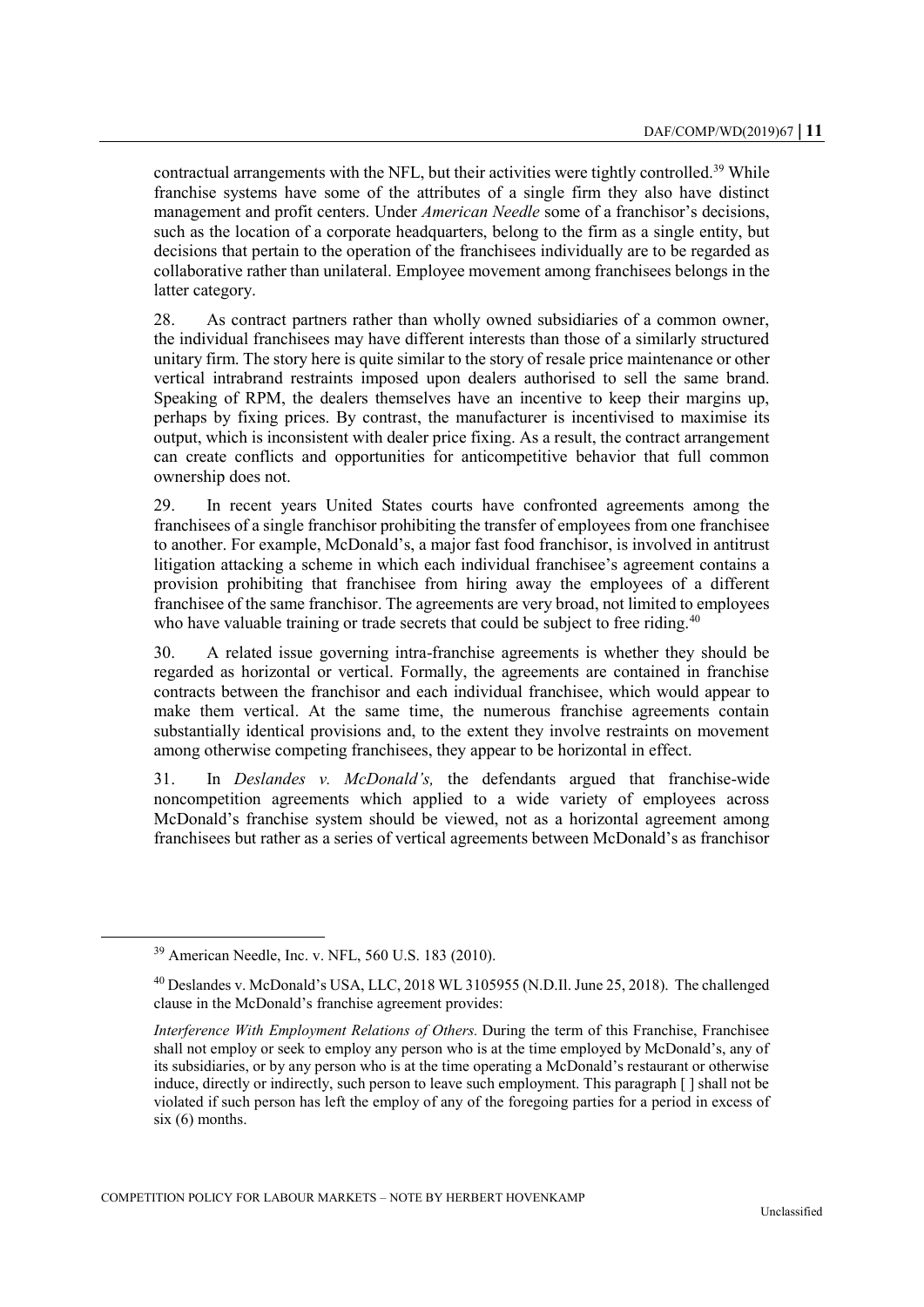and each of its individual franchisees.<sup>41</sup> The agreement applied even to low skill employees and forbad them from going to work for a different McDonald's restaurant for six months after their employment at the previous restaurant terminated. As the court observed, given their low wages for most employees this six month period effectively prevented them from moving at all.

32. The issue of inter-franchise transfer of employees exposes an important difference between firms and franchises. A single firm that owns multiple plants or stores might certainly have a policy governing employee transfers from one plant to another, but typically, it would permit or even encourage some of them in order to optimise overall productivity. As a result unitary firms do not typically have blanket prohibitions on the movement of employees from one plant or store to another.<sup>42</sup> As a general matter it is in a firm's best interests to use its employees in the most profitable way, and if an employee is valued more at a different location the firm will agree to the move or sometimes even reassign an employee to the different location. That observation is simply an example of the general proposition that economic actors continuously move their resources from positions of lesser value to those of great value. For example, if production of a given product is cheaper at one plant than another, the plants' owner will have an incentive to move production to the lower cost plant. By the same token, if an employee promises to contribute more to the value of the firm in a different location, the employer will have an incentive to move that employee. By contrast, individual franchisees maximise the value of their individual locations. This inclines them to be more resistant to inter-firm movement that might deprive them of valued workers.

33. One rationale for employee noncompetes is of course that the employee has received significant training or perhaps possess trade secrets or other valuable information. As a result, the noncompete agreement controls free riding that might occur when a second employer takes advantage of the first employer's investment in this training. In the case of employees at the different locations of a common franchisor, the employee training and trade secret rationales for noncompetition agreements are more difficult to defend. As a general matter franchising is developed in order to create a system where all the stores of a particular franchisor are more or less the same. As a result, one would not expect to find that a particular franchisee of, say, McDonald's had trade secrets or specialised training that was not communicated to all franchisees. Indeed, it would generally be in a franchisor's best interest to have valuable learning communicated across its individual franchisee, just as a unitary firm would ordinarily profit from communicating efficiency-enhancing information to all of its various plants. This fact alone suggests that broad limitations on inter-franchisee transfer of employees be regarded with suspicion. In any event, the usual free rider rationales for limiting inter-employee transfer should not be accepted without clear proof that they apply in a particular case. The tribunal should also ask whether such policies are overly broad in relation to any articulated and provable justifications.

34. What all of this suggests is that the real initiative for these franchise wide agreements covering all types of employees is not the protection of learning at all, but rather

<sup>&</sup>lt;sup>41</sup> See Defendant's Reply Brief in Support of its Motion to Dismiss, 2017 WL 6379219 (N.D.Ill. Dec. 11, 2017). See also Deslandes v. McDonald's USA, LLC, 2018 WL 3105955 (N.D.Il. June 25, 2018).

 $42$  See John Lai, Steven S. Lui, and Eric W.K. Tsang, Intrafirm Knowledge Transfer and Employee Innovative Behavior: the Role of Total and Balanced Knowledge Flows, 33 J. Prod. Innov. Mgmt. 90 (2016), available a[t https://onlinelibrary.wiley.com/doi/pdf/10.1111/jpim.12262.](https://onlinelibrary.wiley.com/doi/pdf/10.1111/jpim.12262)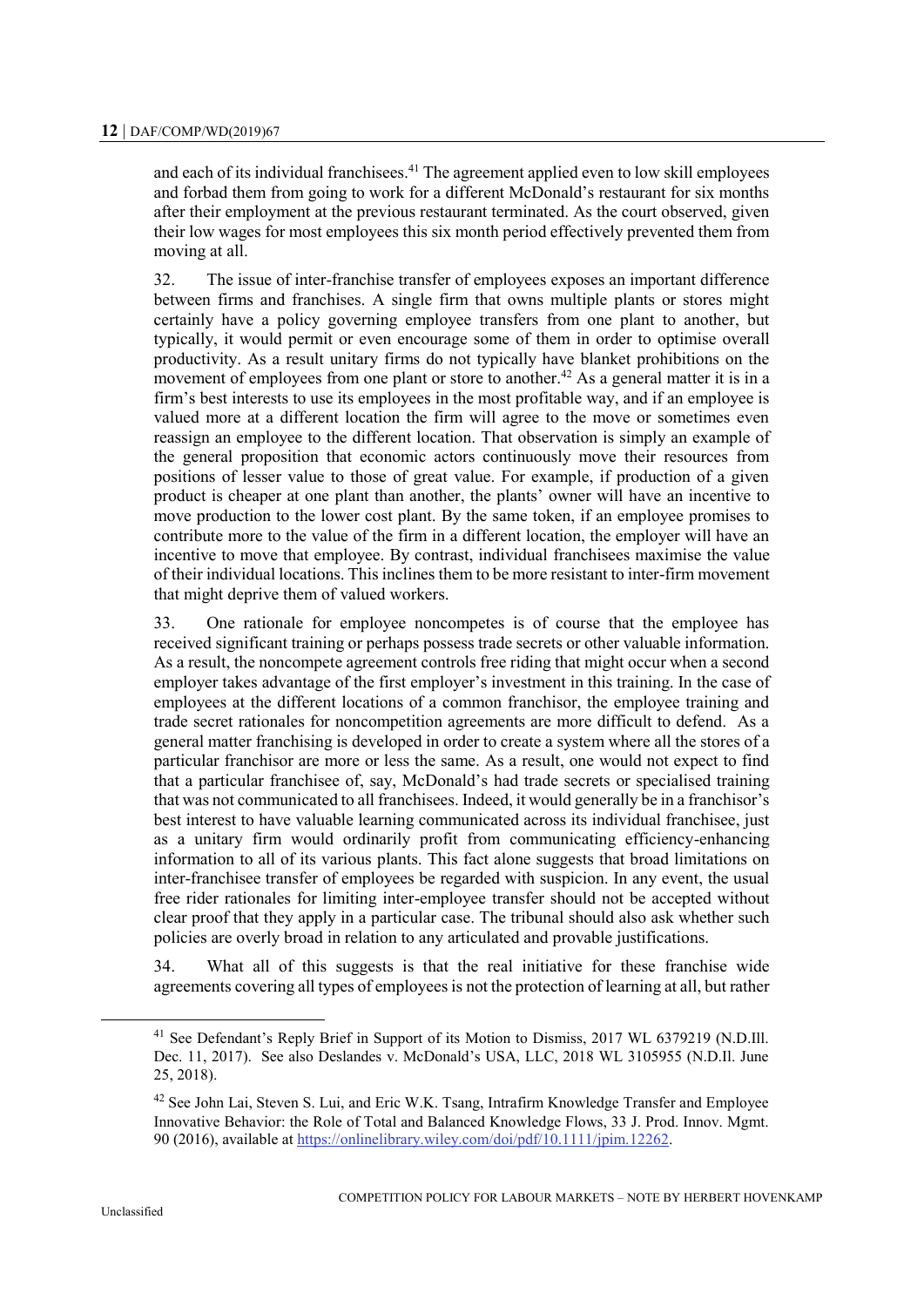cartel suppression of wages. In this context, a blanket prohibition on inter-franchisee hiring seems egregiously excessive and raises significant competitive concerns.

# **3. Anticompetitive Occupational Licensing**

35. On topic that needs more empirical study is the effect of excessive occupational licensing on the mobility and earnings of some groups of employees. While the issue has arisen numerous times in United States antitrust decisions, it came to a head in the Supreme Court's 2015 decision in FTC v. North Carolina Dental Assn.<sup>43</sup> A divided Supreme Court struck down a rule promulgated by a professional association controlled by dentists that declared the service of teeth whitening to be a part of the practice of dentistry, with the result that only licensed dentists could engage in it. The case applied U.S. antitrust law's "state action" doctrine, which condemns private restraints unless they are both "authorised" by the state itself and adequately "supervised" by a disinterested state agency.<sup>44</sup>

36. The basic problem is easily understood. Governments rightfully leave certain aspects of control of the so-called learned professions to participants in those professions. At a basic level that makes sense because regulation requires knowledge that only the trained professionals are likely to have. At the same time, however, it creates significant opportunities for anticompetitive overreaching, particularly when associations that have quasi-legislative power and are dominated by market participants pass rules that protect themselves at the expense of others. For example, the record in the *North Carolina Dental Association* case show numerous complaints from dentists about the lower prices charged by non-dentists provision of teeth whitening, mainly dental hygienists and cosmetologists. However, it showed no evidence that these providers as a group had more complaints about the quality of their service or were more likely to be a public danger. In sum, the dentists were protecting themselves as individuals from low prices; they were not protecting their profession from people offering deficient treatment.

37. In the United States this presents mainly a problem of federalism – namely, to what extent should the competition-reinforcing norms of federal antitrust law override local rules that are often more protectionist, and thus more exclusionary. As a related matter, however, these rules often serve to limit both the mobility and the earnings of individuals who are capable on the merits but may lack education or certification that is costly or difficult to acquire.

# **4. Conclusion: Competition Policy, Consumer Welfare and Employees**

38. The consumer welfare principle today identifies low prices as the principal goal of antitrust policy. That has not always been the case. In the late 1970's Robert H. Bork used the term "consumer welfare" to describe the *sum* of producer profits and consumer gains. By using this peculiar nomenclature he was able to identify an improvement in "consumer welfare" even when consumers themselves were harmed via higher prices, provided that

<sup>&</sup>lt;sup>43</sup> North Carolina State Bd. of Dental Exam'rs v. FTC, 135 S. Ct. 1101 (2015).

<sup>&</sup>lt;sup>44</sup> See generally 1 & 1A Phillip E. Areeda & Herbert Hovenkamp, Antitrust Law ¶[221-231 (4<sup>th</sup> ed. 2013 & Supp.).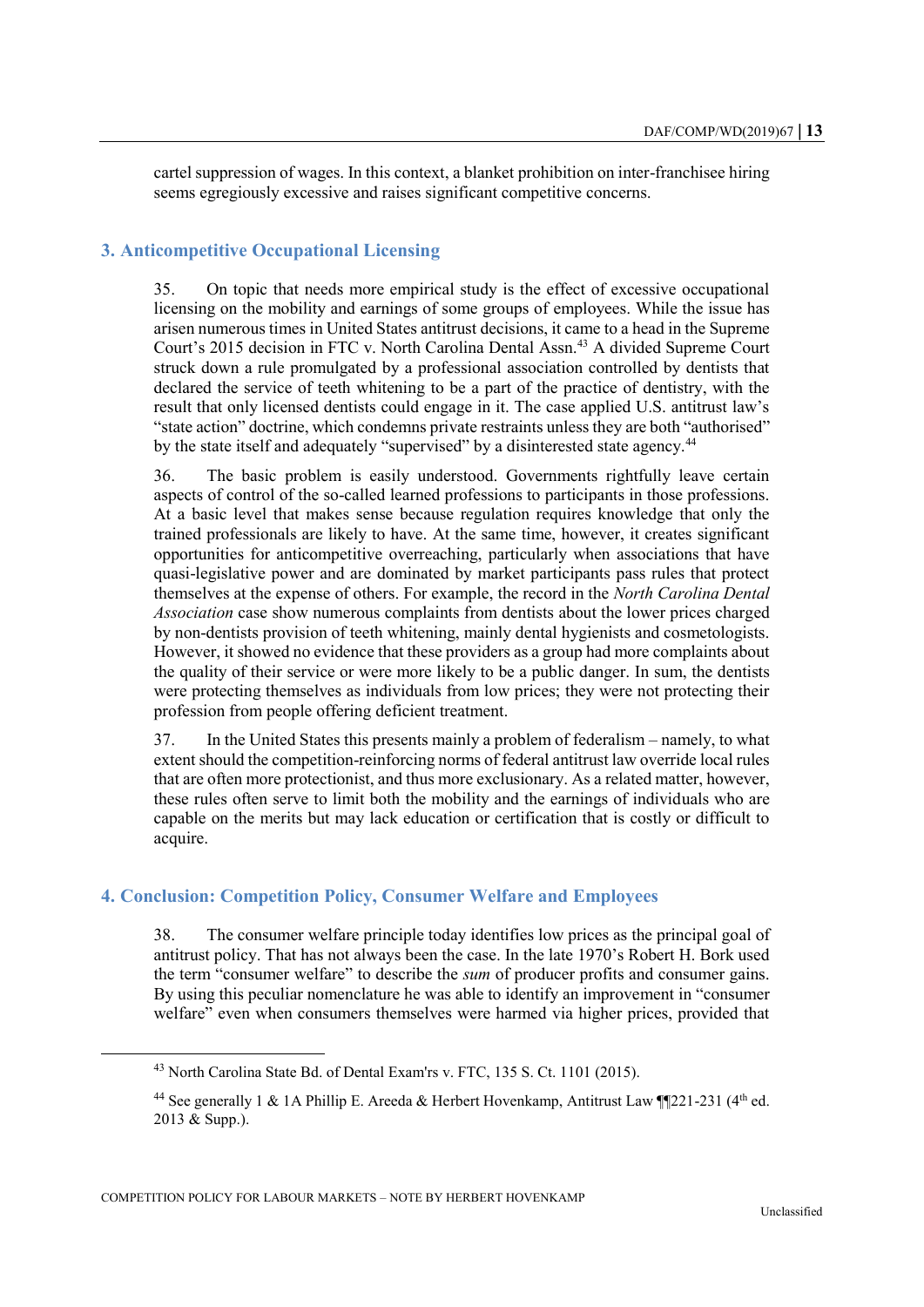these losses were offset by producer gains.<sup>45</sup> Further, Bork concluded, a relatively small gain in productive efficiency would be sufficient to offset even significant consumer losses. As a result, even output reducing practices such as price-increasing mergers could be said to increase consumer welfare if these practices produced sufficiently large producer gains.

39. Bork's approach seriously underestimated the consumer harm that comes from anticompetitive practices and also paid inadequate attention to the measurement problems assessing the very complex "tradeoff" between higher prices and increase economic welfare that his approach entailed. Perhaps coincidentally, the adoption of Bork's approach coincided with ever increasing price-cost margins in the United States, with the attendant output reduction and harm to both labour and consumers. To be sure, today's high margins are not purely a consequence of wrong headed antitrust policy, but antitrust must be acknowledged as a factor.<sup>46</sup>

40. Today's understanding of consumer welfare looks only at the welfare of consumers as consumers. While that is a significant step forward it continues to pose some conceptual difficulties. For example, how should we assess the affects on labour or other input providers? While the modern consumer welfare principle favors low prices, antitrust policy regarding labour is troubled mainly by wages that are too low. Further, many people instinctively relate higher wages to higher consumer prices, although that correlation is highly imperfect and often wrong.

41. One solution to this problem is to define "consumer welfare" in terms of output rather than price. On the demand side of the market, lower prices translate into higher output. On the supply side, however, an absence of restrictions on supply also lead to higher output. Practices such as anti-poaching agreements are harmful because they suppress wages by reducing the demand for labour. Speaking more theoretically, in a perfectly competitive market each factor on both the demand side and the supply side receives the marginal value of its contribution.

42. *Ceteris paribus*, both consumers and labour benefit from practices that tend to increase output to its maximum sustainable level, which is a level sufficient to ensure competitive returns to business without excessive capture of monopoly (monopsony) profits on either the buyer or seller side of the market. When "consumer welfare" is defined in terms of output it becomes much easier to articulate a defensible competition policy that

<sup>45</sup> See ROBERT H. BORK, THE ANTITRUST PARADOX: A POLICY AT WAR WITH ITSELF 66, 90-97 (1978); Oliver E. Williamson, Economies as an Antitrust Defense: the Welfare Tradeoffs, 58 AM. ECON. REV. 18, 21 (1968); and see Herbert Hovenkamp, Is Antitrust's Consumer Welfare Principle Imperiled, \_\_\_ J.Corp.L. \_\_ (2020), available at [file:///C:/Users/hhovenka/Downloads](file:///C:/Users/hhovenka/Downloads/SSRN-id3197329%20(4).pdf) [/SSRN-id3197329%20\(4\).pdf.](file:///C:/Users/hhovenka/Downloads/SSRN-id3197329%20(4).pdf)

<sup>46</sup> See ram Shivakumar, The Market Powr of "Superstar" Companies is Growing, ChicagoBoothReview (Oct. 26, 2017), available at [http://review.chicagobooth.edu/](http://review.chicagobooth.edu/economics/2017/article/market-power-superstar-companies-growing) [economics/2017/article/market-power-superstar-companies-growing;](http://review.chicagobooth.edu/economics/2017/article/market-power-superstar-companies-growing) David Autor, David Dorn, Lawrence F. Katz, Christina Patterson, and John Van Reenen, The Fall of the Labour Share and the Rise of Superstar Firms (MIT working paper, May 1, 2017), available at [https://economics.mit.edu/files/12979.](https://economics.mit.edu/files/12979) On the European experience, which is in many ways similar, see Cyrille Schwellnus, etc al., Labour Share Developments over the Past Two Decades: The Role of Technological Progress, Globalisation and "Winner-takes-most" Dynamics (OECD Economics Dept. Working Papers, No. 1502, Sep. 2018), available at [https://www.oecd](https://www.oecd-ilibrary.org/docserver/3eb9f9ed-en.pdf?expires=1556143083&id=id&accname=guest&checksum=E7AD7F7BB1E806B0DBACC146FB8450CB)[ilibrary.org/docserver/3eb9f9ed-en.pdf?expires=1556143083&id=id&accname=guest&checksum](https://www.oecd-ilibrary.org/docserver/3eb9f9ed-en.pdf?expires=1556143083&id=id&accname=guest&checksum=E7AD7F7BB1E806B0DBACC146FB8450CB) [=E7AD7F7BB1E806B0DBACC146FB8450CB](https://www.oecd-ilibrary.org/docserver/3eb9f9ed-en.pdf?expires=1556143083&id=id&accname=guest&checksum=E7AD7F7BB1E806B0DBACC146FB8450CB)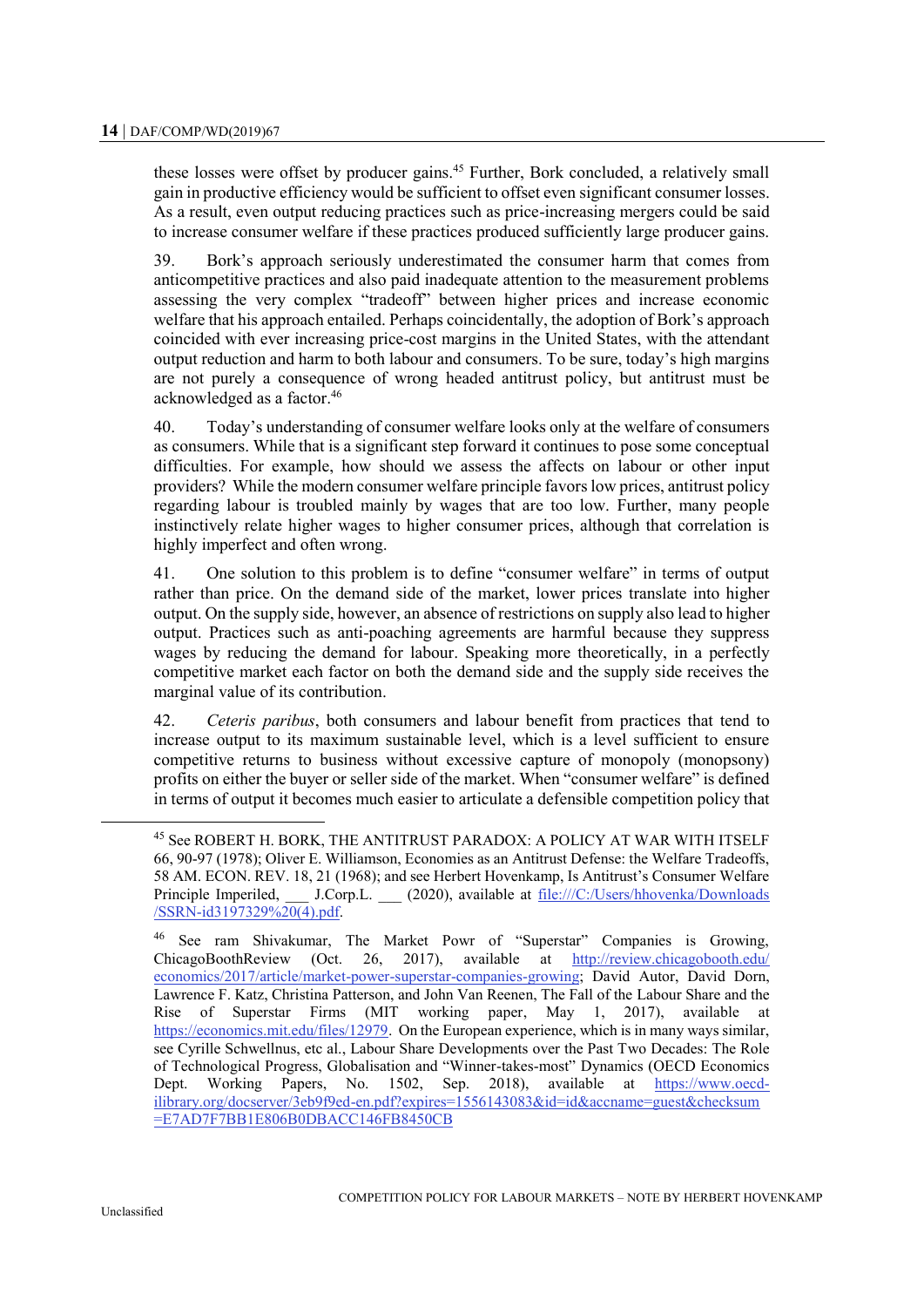does everything that antitrust can properly do to ensure a healthy economy, reflecting both the buy and sell sides of market.

43. But might there be worthwhile policies that deviate from this definition? Perhaps, although at least in the United States antitrust law is not the best way to identify or effectuate them. For example, should antitrust policy be involved in putting the brakes on labour-reducing technologies or distribution innovations to the extent that they reduce the demand for jobs? As a substantive matter, I doubt it, but in any event such a policy would lie outside of the scope of antitrust law.

44. By the same token, policies that protect smaller businesses or older technologies from larger or lower cost firms are bad for both consumers and labour and thus violate any antitrust principle concerned with maintaining competitive output. The current hostility toward large platforms exhibits some of this.<sup>47</sup>

45. On the one hand, firms like Google, Amazon, and Facebook have grown very large. On the other hand, for the most part their prices to consumers are very low or even zero, which tends to maximise the output not only of consumers but also of many other firms that deal either with or through these companies.

46. Amazon, which has been the target of antitrust attention in the United States, is a good example. Antitrust is an extremely large online retailer of nearly every conceivable consumer product except automobiles and a few other very large items. Its prices to consumers are very low and consumer satisfaction ratings are high. The story with respect to businesses is more complex. One of the largest areas of Amazon's business is as a broker for thousands of smaller sellers. Here, Amazon offers a choice of fulfilment options. It can take items from other sellers, keep them in inventory, sell and ship them, take care of billing, and remit the price less its commission to the seller. Under another option the seller takes care of inventory and shipping and Amazon principally supplies advertising and billing assistance. Many of these businesses undoubtedly sell more as a result of Amazon's assistance.<sup>48</sup>

47. The question then becomes, what is a wise antitrust policy with respect to Amazon? Some proposals seem to me to be distinctly wrong headed. For example, Presidential Candidate Elizabeth Warren proposes segregating Amazon's business of selling its own products from its business of acting as a broker for other sellers. Under her proposal, very large platform sellers who sell goods for other sellers would be forbidden from selling their own goods on the same platform. The apparent thinking behind this proposal is that Amazon would have a big competitive advantage over these other smaller firms unless Amazon's own products are segregated from the products offered by competing firms that Amazon represents as a broker.

48. Many of Amazon's own products that it sells as a house brand, such as Amazon Basics, compete with name brand products for which Amazon acts as a buyer-reseller or broker. Many of these products are sold at high margins and Amazon's entry has served chiefly to give Amazon's customers a lower price alternative. A good example is the AmazonBasics brand of household alkaline batteries, which are the types of batteries that are used in many consumer electronic products, including cameras, remote controls, or

<sup>47</sup> See, for example, Herbert Hovenkamp, The Warren Campaign's Antitrust Proposals, *The Regulatory Review* (Mar. 25, 2019), available at [https://www.theregreview.org/2019/03/25/](https://www.theregreview.org/2019/03/25/hovenkamp-warren-campaigns-antitrust-proposals/) [hovenkamp-warren-campaigns-antitrust-proposals/.](https://www.theregreview.org/2019/03/25/hovenkamp-warren-campaigns-antitrust-proposals/)

 $48$  Ibid.